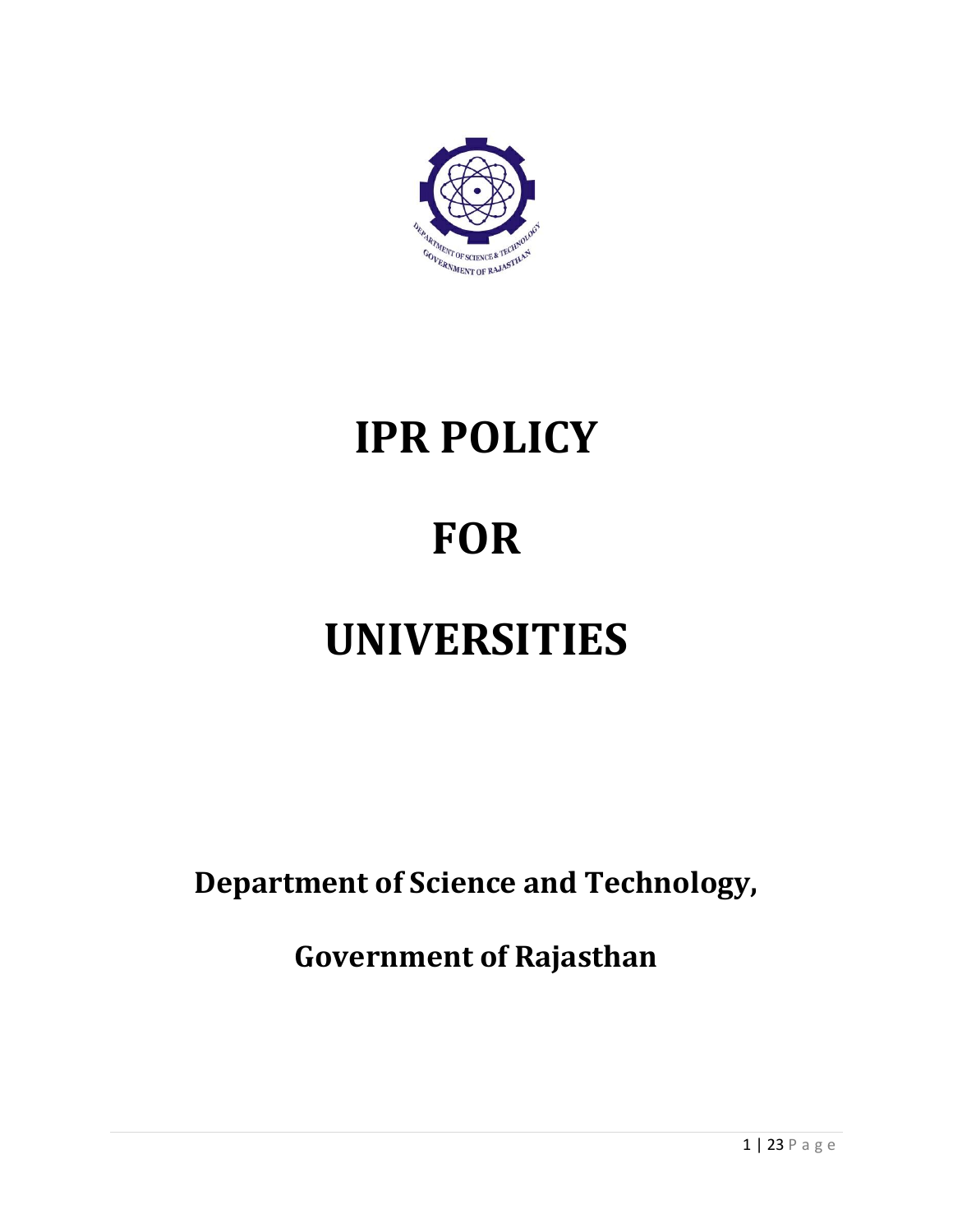## **I. Overview**

Intellectual property rights (hereinafter referred to as 'IPR') are one of the important tools that allow creators and innovators to benefit from their investments (both in terms of money as well as time) in creativity and innovation. They may play an important role in providing a competitive edge to an organisation, and also help individuals and organisations to build strategic alliances for socio-economic and technological growth. With the help of this Intellectual Property Rights Policy for universities (hereinafter referred to as 'IPR Policy'), the Department of Science and Technology, Government of Rajasthan aims to help universities across Rajasthan to create a balanced intellectual property eco-system that can fuel creativity and innovations within the universities. This IPR Policy document can act as a guide for dealing with diverse intellectual propertyrelated issues such as ownership of intellectual property, benefit sharing, partnerships, ethical issues, and potential conflicts of interest. This IPR Policy document also recommends creation of IPR Cells in every university and suggests an administrative structure for those IPR Cells, as they can play a key role in proper implementation of this IPR Policy.

## **II. Definitions**

This IPR Policy uses the term *'Intellectual Property*' (hereinafter referred to as 'IP') in its broadest sense. The term "Intellectual Property" shall mean subject matter listed in Article 1 of the TRIPS Agreement which refers to all categories of intellectual property that are subject to Sections 1 through 7 of Part II of the TRIPS Agreement and may include other subject matter which are protectable by Patents, Copyright, Trademarks, Industrial Designs, Geographical Indications, IC Lay-out Designs, New Plant Varieties and Trade Secrets.

The term '*researcher'*, as used in this IPR Policy, includes faculty members, students, project staff, research support staff, and visiting researchers in a university. Wherever different conditions are applicable for any of the sub-categories of researchers, they are specifically mentioned in the IPR Policy.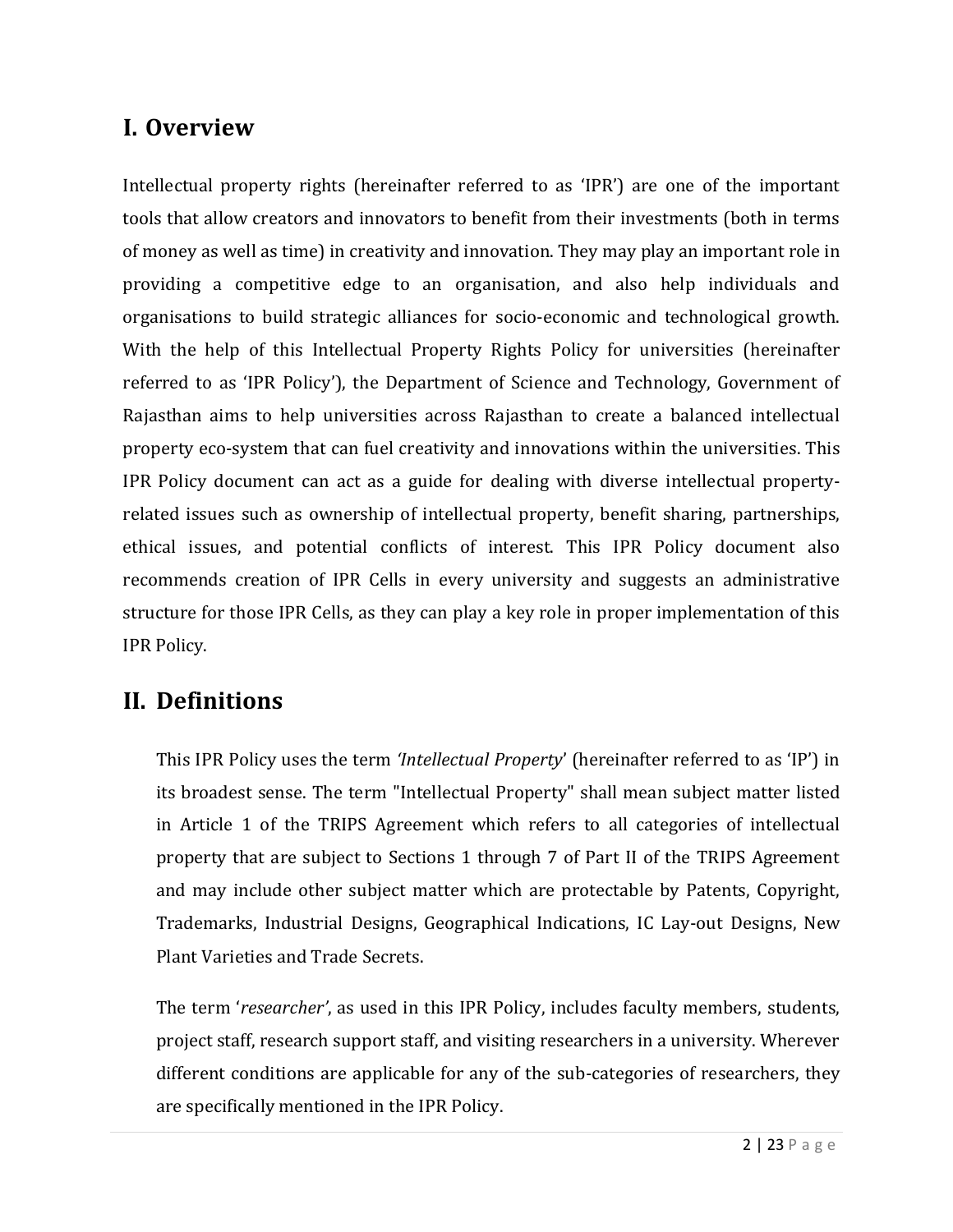The term '*incidental support from the university*', as used in this IPR Policy, includes use of space, facilities, materials, or other resources of the university which are not provided for the generation of specific research outputs. Examples of incidental support include ordinary use of faculty offices, university libraries, departmental office, internet, computers, computer peripherals and use of general secretarial or administrative services.

'*Non-incidental use*': Use of the university's name in connection with a work, other than for identification of the creator as a faculty member, researcher, other employee or student, shall be a non-incidental use of the university resource.

The term '*substantial support from the university'*, as used in this IPR Policy, includes any support which is beyond incidental support, as defined above. This includes, specific monetary support for research through grants or fellowships, funds for procuring books/ equipment or materials for specific research projects, and creation or major modification of infrastructure like labs for the specific needs of research For example, when a research lab has been created for a general purpose, but is earmarked for specific time period for a specific research activity which produces the IP that is being protected through the concerned IP Act, than, it comes within the purview of *'substantial support from the university'.*

The term 'substantial support from external partners', as used in this IPR Policy, means any non-incidental support provided by external partners. This includes, specific monetary support given for research through grants or fellowships by external partners.

The term *'external partner'* as used in this IPR Policy includes Government of India, state governments, local self-governments, government departments, foreign governments, international organisations, public sector undertakings (PSUs), all types of private sector organisations, multinational corporations, non-governmental organisations, and/or other institutions that provide research projects or consultancy assignments to researchers on regular or irregular basis; or any combination(s) of the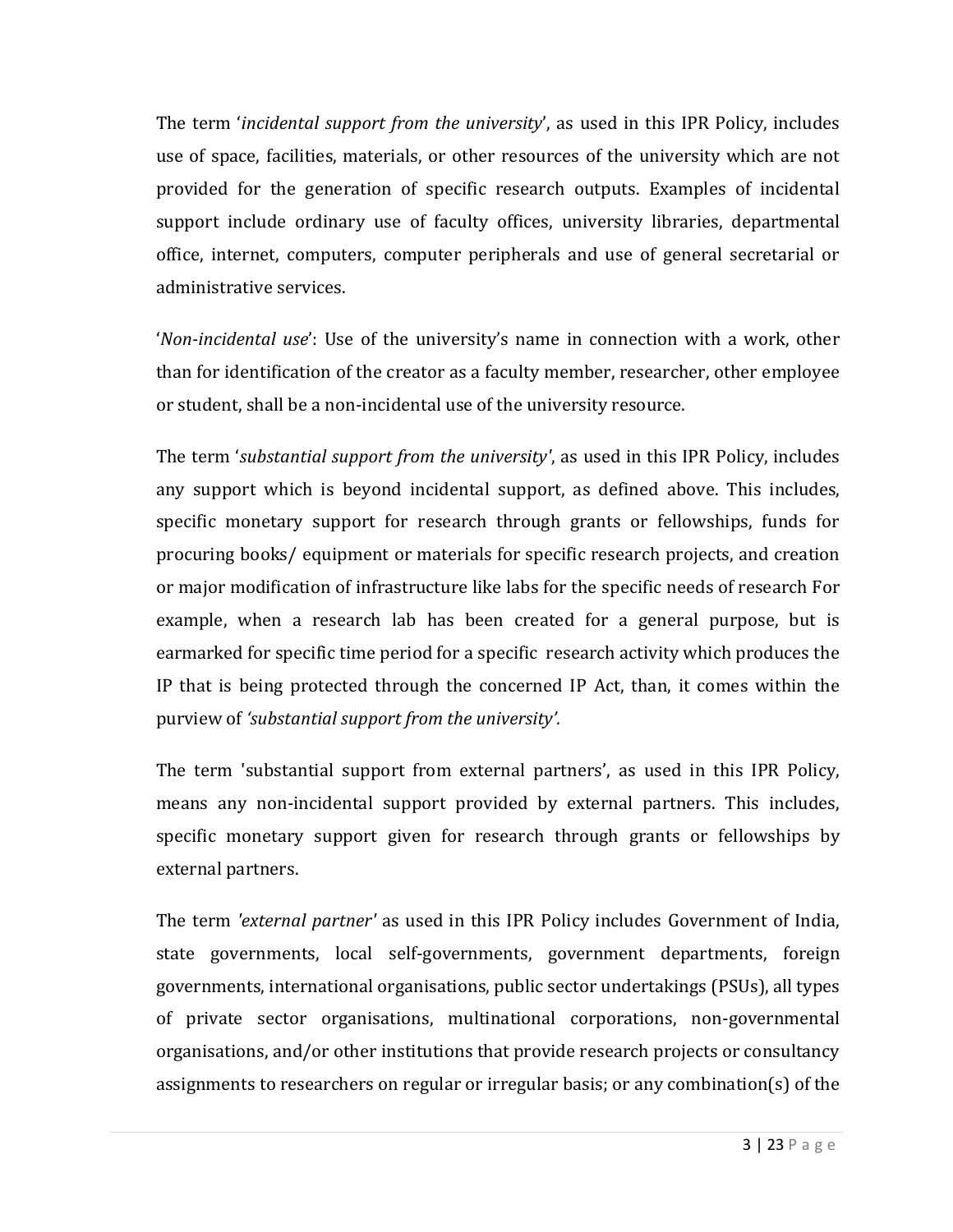above. The full fellowships received by students from funding agencies like University Grants Commission (UGC), Department of Science and Technology (DST), Department of Biotechnology(DBT), University, or any other body shall be considered as substantial support from external partner.

## **III. Objectives**

Universities, particularly the publicly-funded research universities in India, have a major role to play in promoting innovation, creativity, and entrepreneurship in the country. This IPR Policy intends to promote an eco-system which is conducive to the development of diverse varieties of research and innovation within the universities. A balanced approach in the area of IP protection, as followed in this IPR Policy, can also play a major role in promoting start-ups by enabling equitable access to knowledge and technology resources. In this regard, the specific objectives of this IPR Policy are:

- A. To promote more research and innovation within universities through a balanced IP management approach.
- B. To provide more freedom and autonomy to researchers for IP creation and management, in order to create a better eco-system for innovation and entrepreneurship within the state.
- C. To promote more collaborations between the academia and industry through better clarity on IP ownership and IP licensing.
- D. To promote and encourage high quality research, including adoption of open science practices.
- E. To ensure better and equitable access to results from publicly-funded research through broader dissemination of knowledge.
- F. To ensure more optimal utilisation of results obtained from publicly-funded research through better diffusion of knowledge.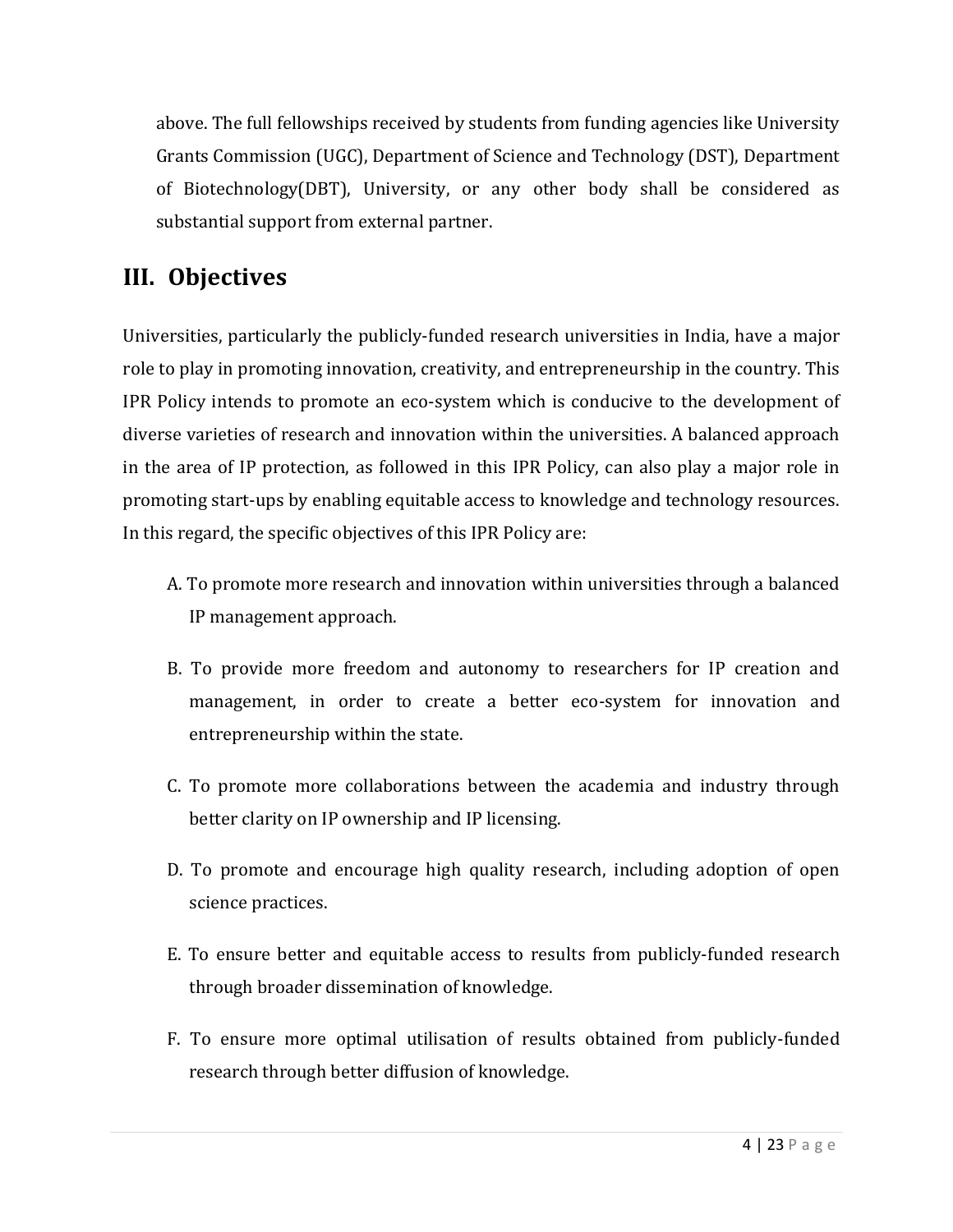- G. To promote bilateral and/or multilateral agreements for technology transfer mechanisms within the universities.
- H. To promote intra-academia and inter-university research collaborations.

## **IV. Ownership of IP and Allocation of IP Rights**

#### **A.Types of Support for Research**

Ownership rights over IP generated in a university can vary with the source of funding and resources used for the research that generated the IP. Hence, it is important to understand the different contexts in which IP may be generated within a university. Some of the important contexts in which universities produce IP are:

- 1. Research undertaken by a researcher in the normal course of his/her appointment/engagement with the University, using *substantial support from the University* (this would also include research projects/ dissertations/ theses undertaken by students under the supervision of a faculty member);
- 2. Research undertaken by a researcher in the normal course of his/her appointment/engagement with the university, using *incidental support* from the University;
- *3.* Research undertaken by a researcher with *substantial support from an external partner.*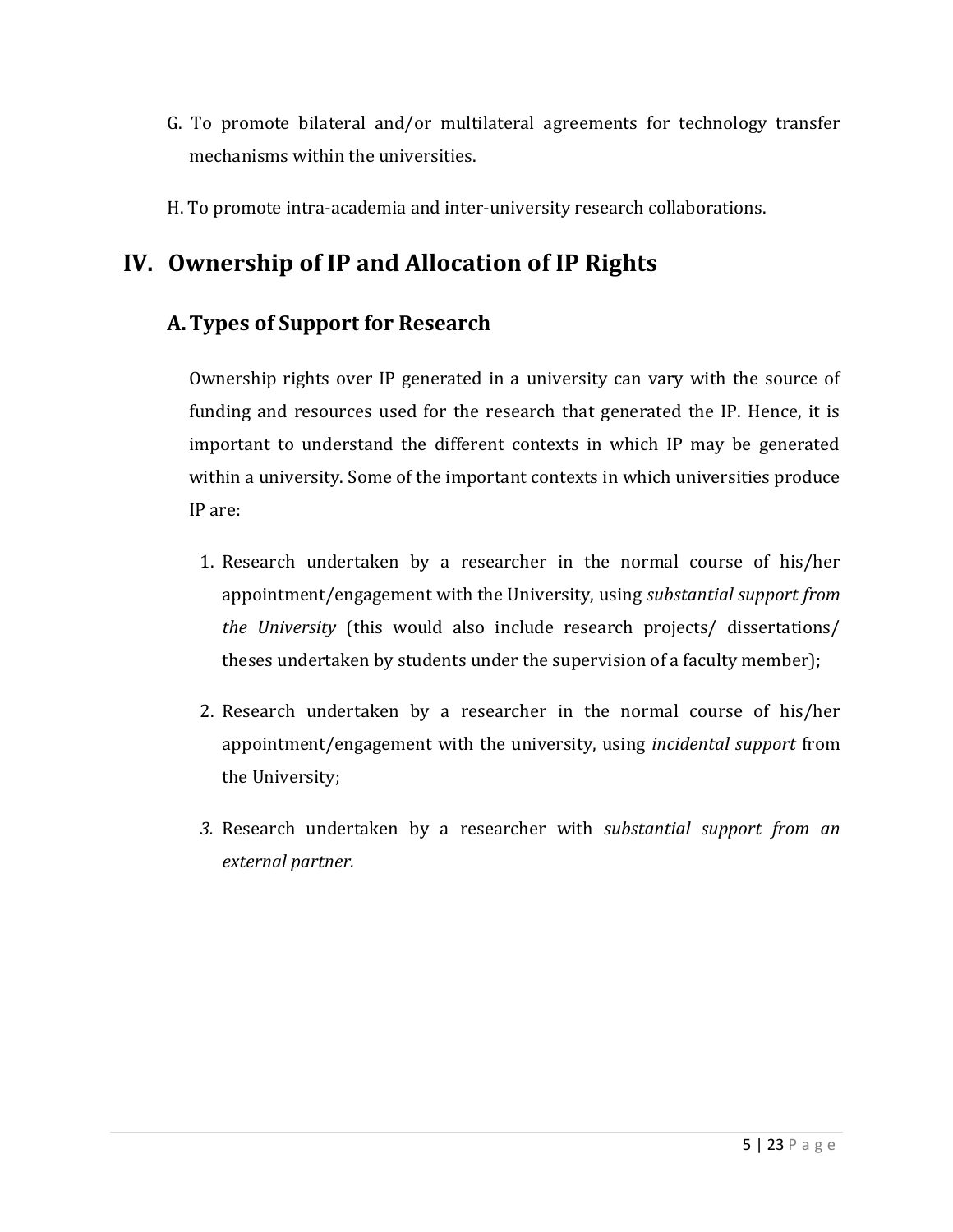#### **B.Ownership and Allocation of IP**

The ownership rights on IP may vary according to the contexts in which the concerned IP was generated. This IPR Policy recommends a three-tier classification in this regard. i.e., IP generated from research conducted with *incidental support* from the university, IP generated from research conducted with *substantial support* from the university, and IP generated from research conducted with *substantial support from an external partner*. The IPR Policy recommends the following approaches for these three categories:

#### **1. IP generated from research conducted with '***incidental support* **from the university'**

- i. Subject to the exceptions provided below, copyright in scholarly, academic and artistic works generated by the researcher with only *incidental support* from the university including books, articles, lecture notes, Open Science -Open Innovation audio or visual aids for giving lectures, films, plays, and musical works shall vest with the researchers. Researcher shall not disclose any outcome of their research work, particularly in the fields of science and technology, before filing of IP application with appropriate IP Office with regard to the work having potential to be protected by patents and other IP where novelty is the prerequisite.
	- ii. Copyright in any institutional materials including course syllabi, curricula, exam questions, exam instructions, and papers/ reports specifically commissioned by the university shall vest with the university.
	- iii. The ownership rights over any other form of IP generated with *incidental support* from the university, including software, patentable and non-patentable inventions, know-how, designs, plant varieties, and integrated circuits, shall vest with the university.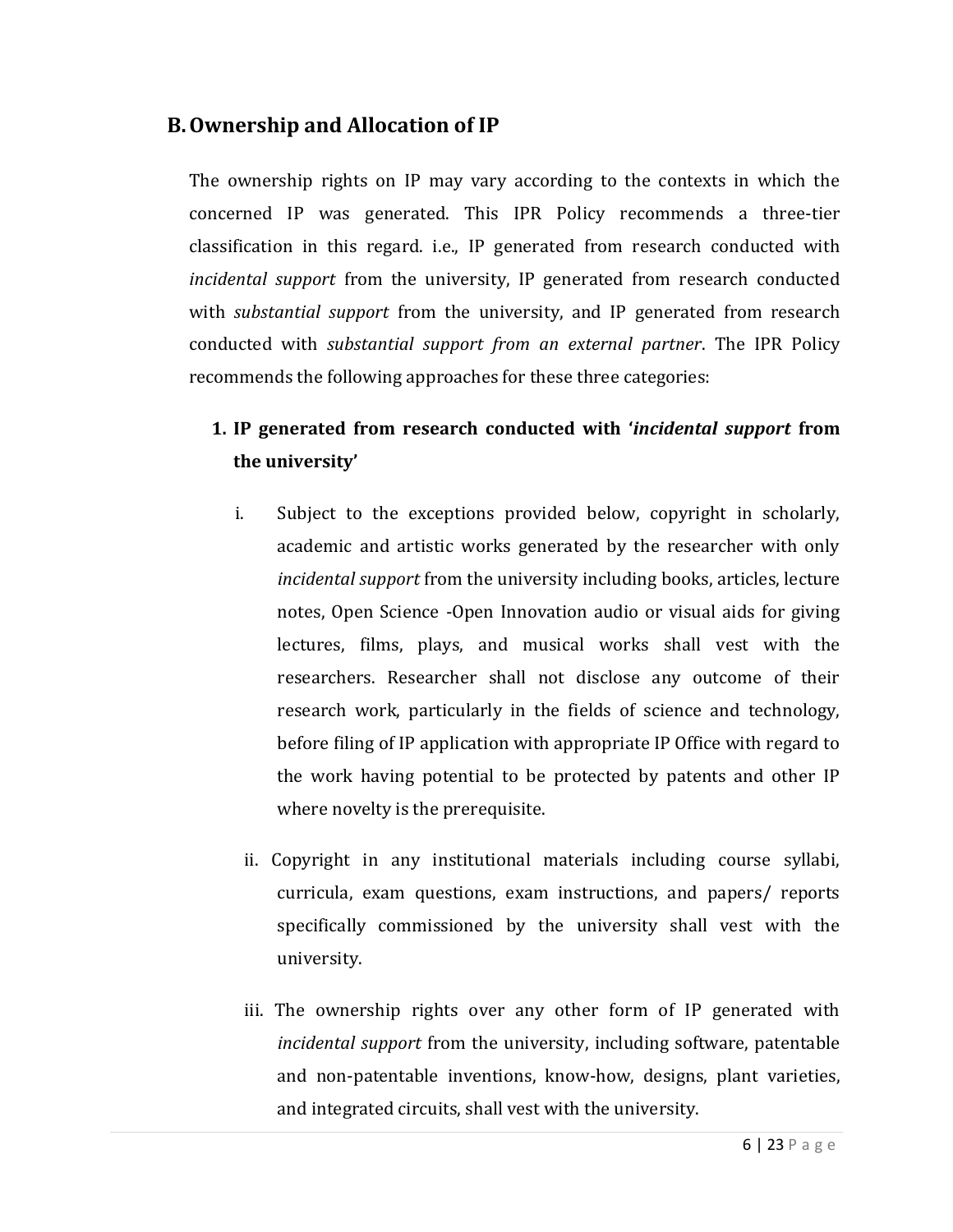#### **2. IP generated from research conducted with '***substantial support* **from the university'**

- i. Copyright in scholarly and academic works generated with *substantial support* from the university, including books, articles, student projects/dissertations/ theses, lecture notes, and audio or visual aids for giving lectures, shall ordinarily be vested with the researcher. However the university shall have a non-exclusive, royalty-free, irrevocable, and worldwide license to use the IP for research and educational purposes. Researcher shall not disclose any outcome of their research work before filing of IP application with appropriate IP Office with regard to the work having potential to be protected by patents and other IP where novelty is the prerequisite.
- ii. Copyright in films, plays, and musical works, which are created by the researchers with *substantial support* from the University shall vest with the university. However, in the event of commercialisation of these outputs, the revenue shall be shared with the researcher at a ratio fixed by the IPR Cell.
- iii. Copyright in any lecture videos or Massive Open Online Courses (MOOCs) produced with *substantial support* from the university shall vest with the university. However, the researcher shall have a non-exclusive, royaltyfree, irrevocable, and worldwide license to use such works for teaching and research purposes by the researcher.
- iv. Copyright in any institutional materials including, but not limited to, course syllabi, curricula, exam questions, exam instructions, and papers/ reports specifically commissioned by the university shall vest with the university.
- v. The ownership rights over any other form of IP generated with *substantial support* from the university including but not limited to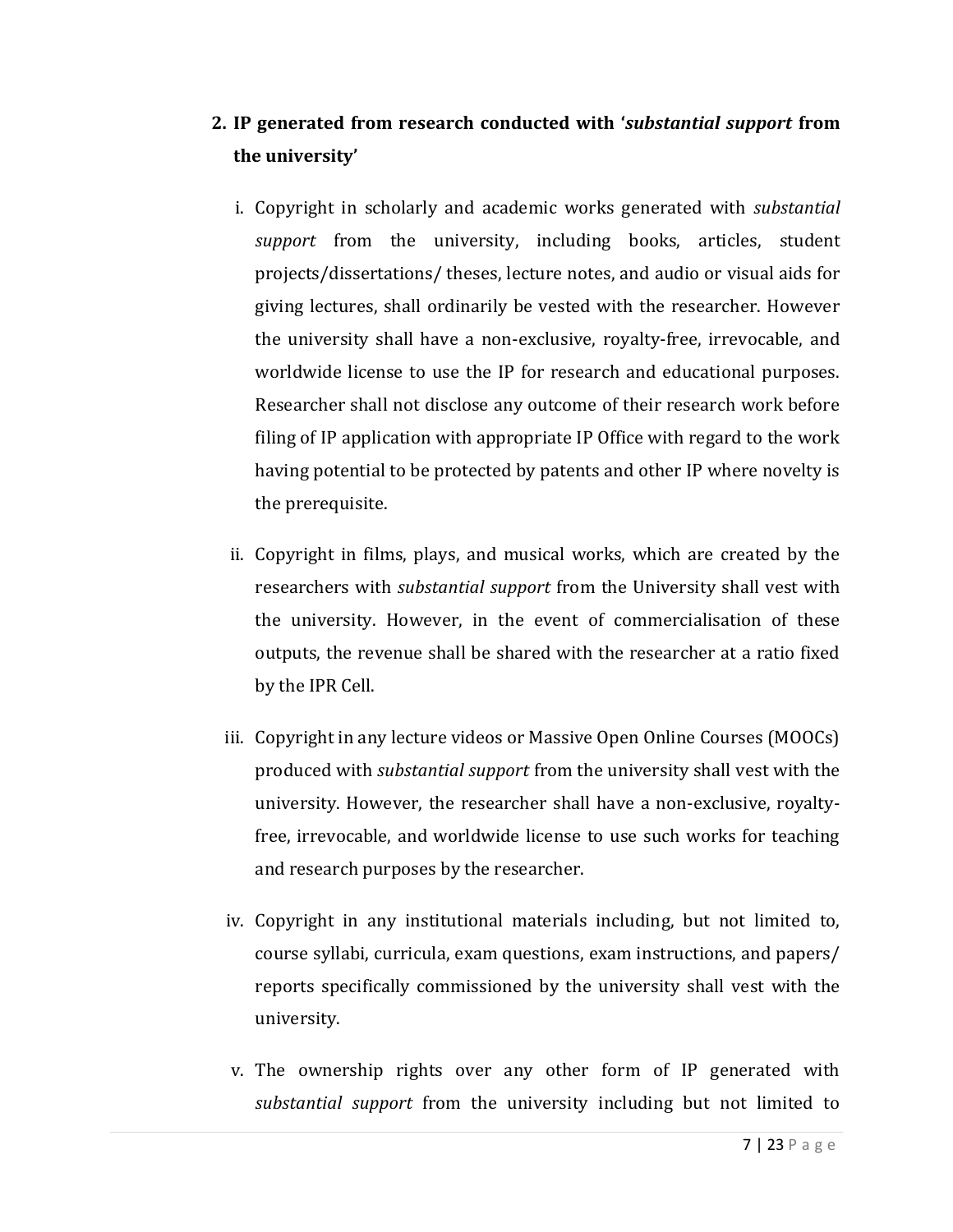software, patentable and non-patentable inventions, know-how, designs, plant varieties, and integrated circuits shall vest with the university. However, in the event of commercialisation of such IP, the university may engage in benefit sharing as suggested in clause V of this IPR Policy.

## *3.* **IP generated from research conducted with '***substantial support from external partners'*

- i. With regard to research conducted with *substantial support* from external partners, ownership of IP shall be determined as per the terms and conditions in the agreement signed between the concerned parties. In the absence of a specific clause in the agreement between the university and the external partner who is providing *substantial support* with regard to copyright in scholarly and academic works generated from such research produced with substantial support from the external partner, university and external partner shall resolve the issue of relinquishing copyrights in favour of researcher. However, the researcher shall grant the university and the funding agency, as the case may be, a non-exclusive, royalty-free, irrevocable, and worldwide license to use the work for any purpose including, sharing it through open access repositories.
- ii. In the absence of a specific agreement between the university and the external partner who is providing *substantial support* for research, copyright in films, plays, and musical works, which are created by the researchers with *substantial support* from the external partner; university and external partner shall resolve the issue of joint ownership of copyright for sharing the benefits in the proportion of their relative contribution, i.e. the university and external partner... However, in the event of commercialisation of these research outputs, the revenue shall be shared with the researcher/ external partner (as the case may) as per the IPR Policy.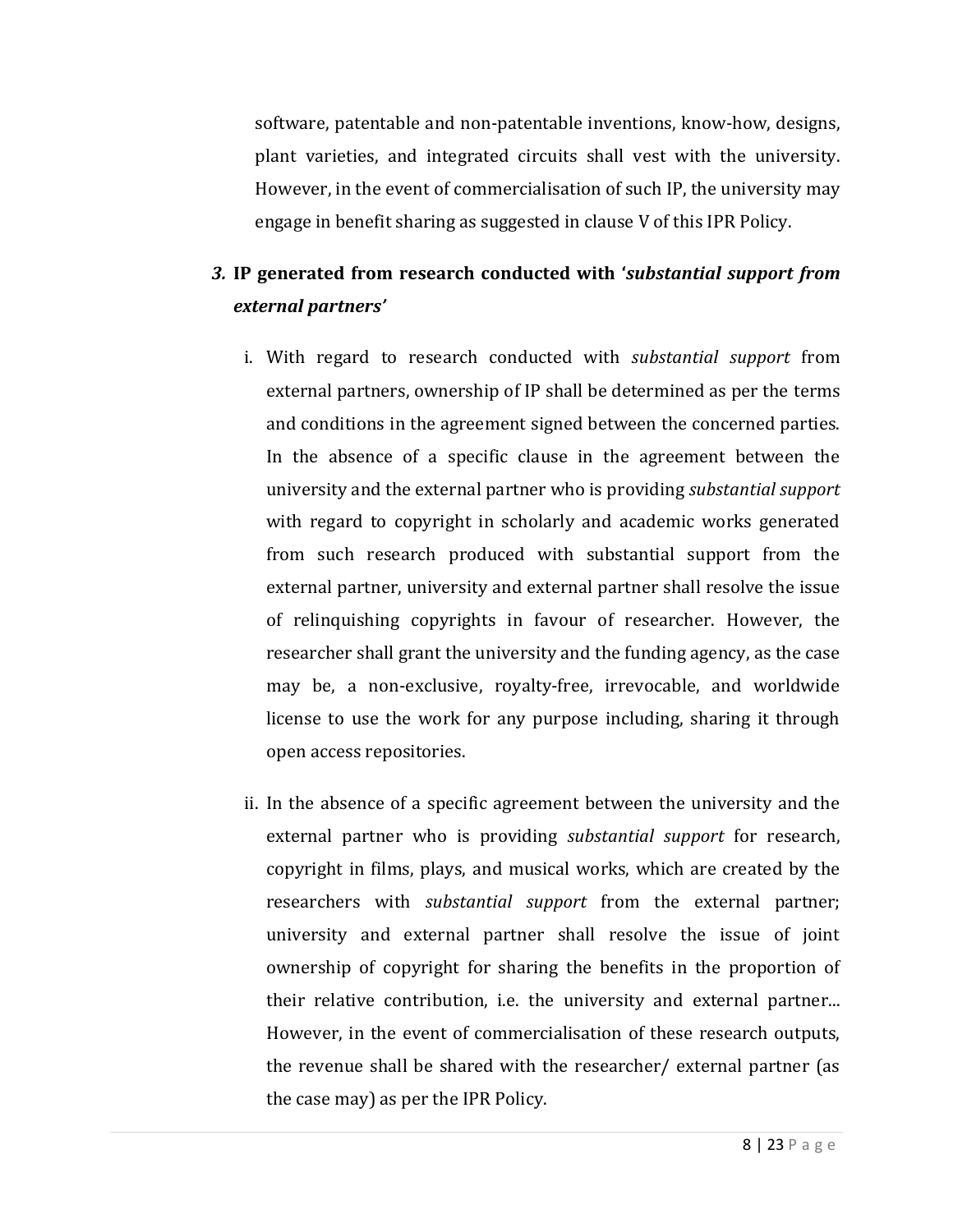- iii.In the absence of a specific agreement between the university and the external partner who is providing *substantial support* for research, copyright in any lecture videos or Massive Open Online Courses (MOOCs) produced with *substantial support* from the external partner university and external partner shall resolve the issue of joint ownership of copyright for sharing the benefits in the proportion of their relative contribution, i.e. the university and external partner. In the absence of a specific agreement between the university and the external partner who is providing *substantial support* for research, any form of IP other than copyright, i.e. patentable and non-patentable inventions, know-how, designs, plant varieties, integrated circuits etc. shall vest with the University.
- iv. University shall ensure through specific agreement with external partner that the copyright in any institutional materials including, course syllabi, curricula, and papers/ reports prepared under the specific instructions of the university shall vest with the university.

## **V. Commercialisation and Benefit Sharing**

#### **A.Types of IP Licensing and Assignment**

Licensing and assignment of IPRs to a third party are the most common modes of IP transfer that can lead towards commercialisation of IP. While both licensing and assignment involves giving certain rights to another party, the key difference is that assignment involves transfer of ownership, while licensing is limited to permitting certain uses.

In general, it is recommended that the universities and researchers should try to use licensing mode only, so that ownership rights over IP can be retained without hampering the prospects of commercialisation. The mode of assignment to be used in exceptional circumstances, it is to be decided by the Vice Chancellor on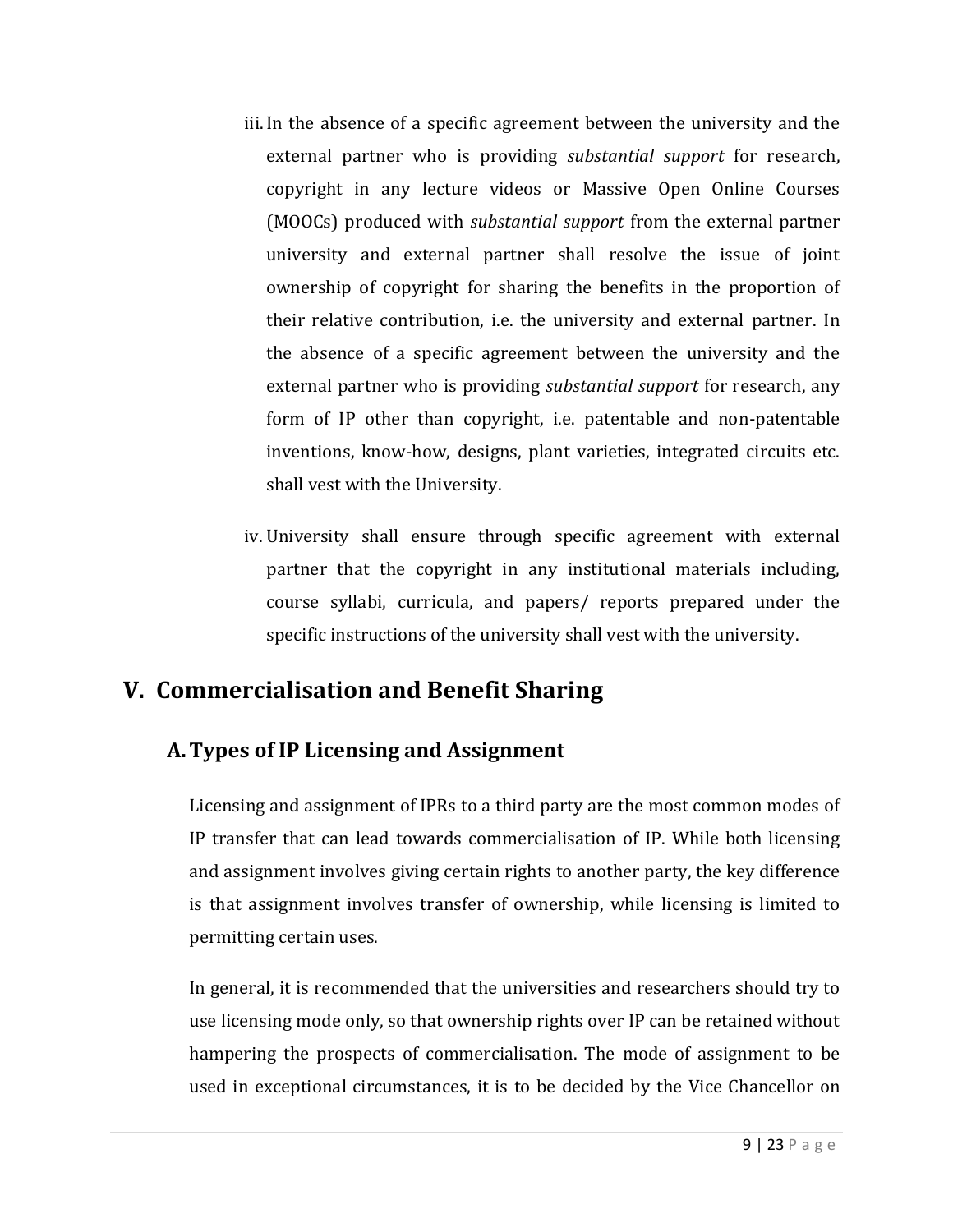recommendation of the IPR Cell. There are various types of licensing and they include:

- 1. **Exclusive Licensing**: The licensor licenses the IP solely to one licensee. In other words, the licensee will be the only one authorised by the licensor to use and exploit the IP in question. It is usually in the interest of the university to refrain from giving exclusive licenses of the IP other than copyright. However, in exceptional circumstances it is to be decided by the Vice Chancellor on recommendation of the IPR Cell.
- 2. **Non-exclusive Licensing**: The licensor is permitted to enter into agreements with more than one entity for use and exploitation of the IP. In other words, the same IP may be used by different licensees at the same time for the same purpose or for different purposes.
- 3. **Sub-licensing**: This is applicable when a licensee wishes to further license the IP to another party/parties. Permissions pertaining to sub-licensing need to be clarified explicitly in the agreement between the universities/ researchers and licensee(s).

#### **B.Encouraging Entrepreneurship and Start-ups**

The researcher may be exempted from any upfront fee and royalty for three years, on any university owned IP where they are named as inventors, for the purpose of starting firms/ start-ups. If there is more than one researcher, all researchers can collectively avail this benefit, and not individually or in subgroups without the consent of rest of the researchers in the IP being utilised for the purpose.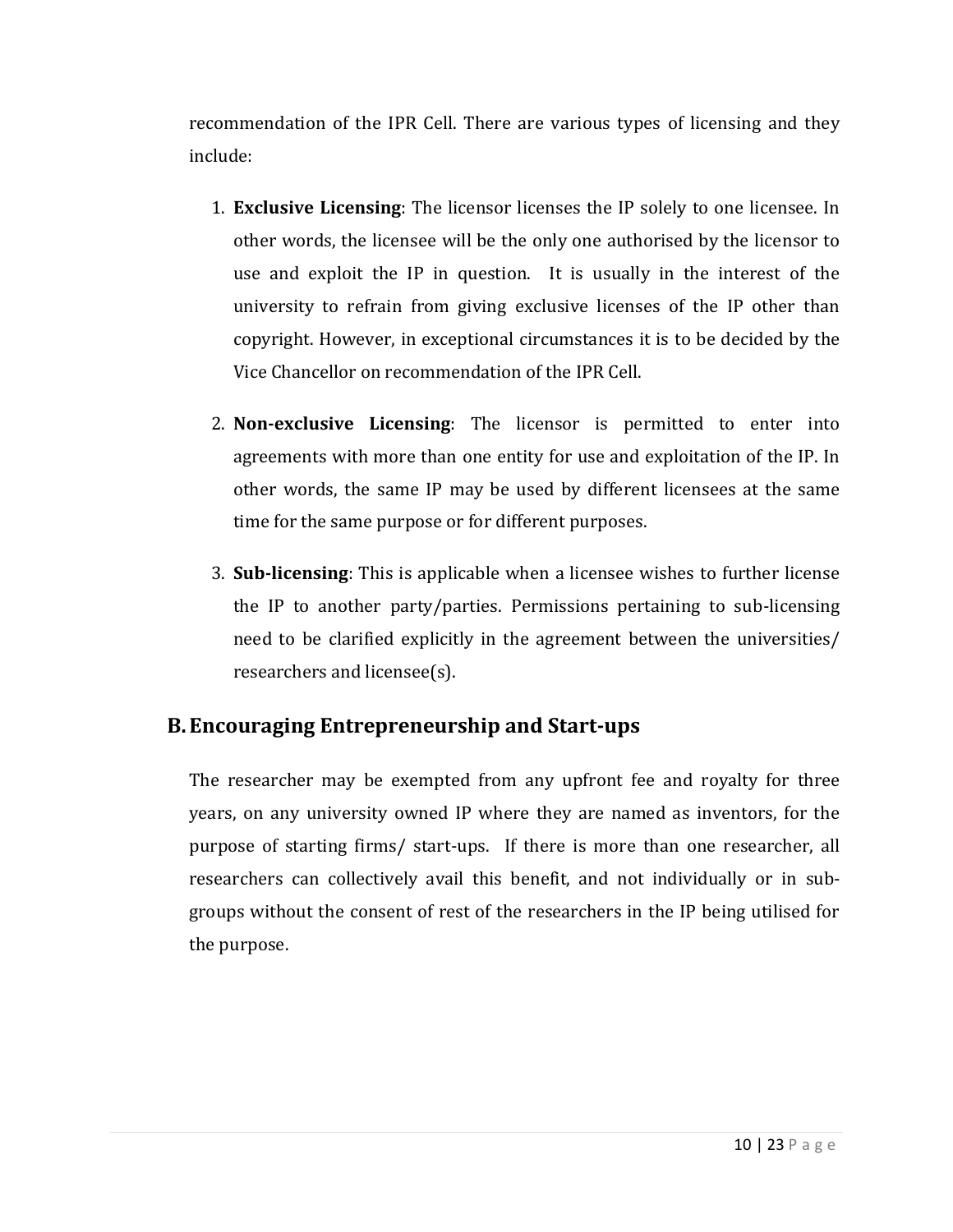#### **C. Licensing Agreements and Revenue Sharing**

## *1.* **Research Outputs Generated as a Result of** *Incidental Support by the University*

The revenue sharing on any IP generated by using incidental support, between university and researcher will be in the ratio of 20:80 respectively. It will be applicable to IP owned by University which is created with incidental support of the University.

## **2. Research Outputs Generated as a Result of** *Substantial Support* **by the University**

- i. The universities are free to enter into revenue sharing agreements with the researchers, in cases of commercialisation of innovations, as per the advice of the IPR Cell. The details of revenue sharing may be decided, based on the type of IP and kind of commercialisation. The university and researcher will have 60:40 ratio of revenue sharing, respectively. In order to ensure early commercialisation and encourage the researcher to take active initiative for this purpose, the sharing of revenue sharing will be 40:60 by the University and researcher respectively for the first five years from the date of filing of particular IP application.
- ii. In case the IP filing costs were not borne by the university, the researcher would be first reimbursed the costs incurred for filing of applications and maintenance of such IP, from any income accruing from the commercial exploitation of the IP. This is particularly relevant, as provisional patent applications may have to be filed by the innovators before any disclosure of the innovation and also in case refusal of financial support for filing and maintenance of IP. Only the income beyond such costs needs to be shared with the university.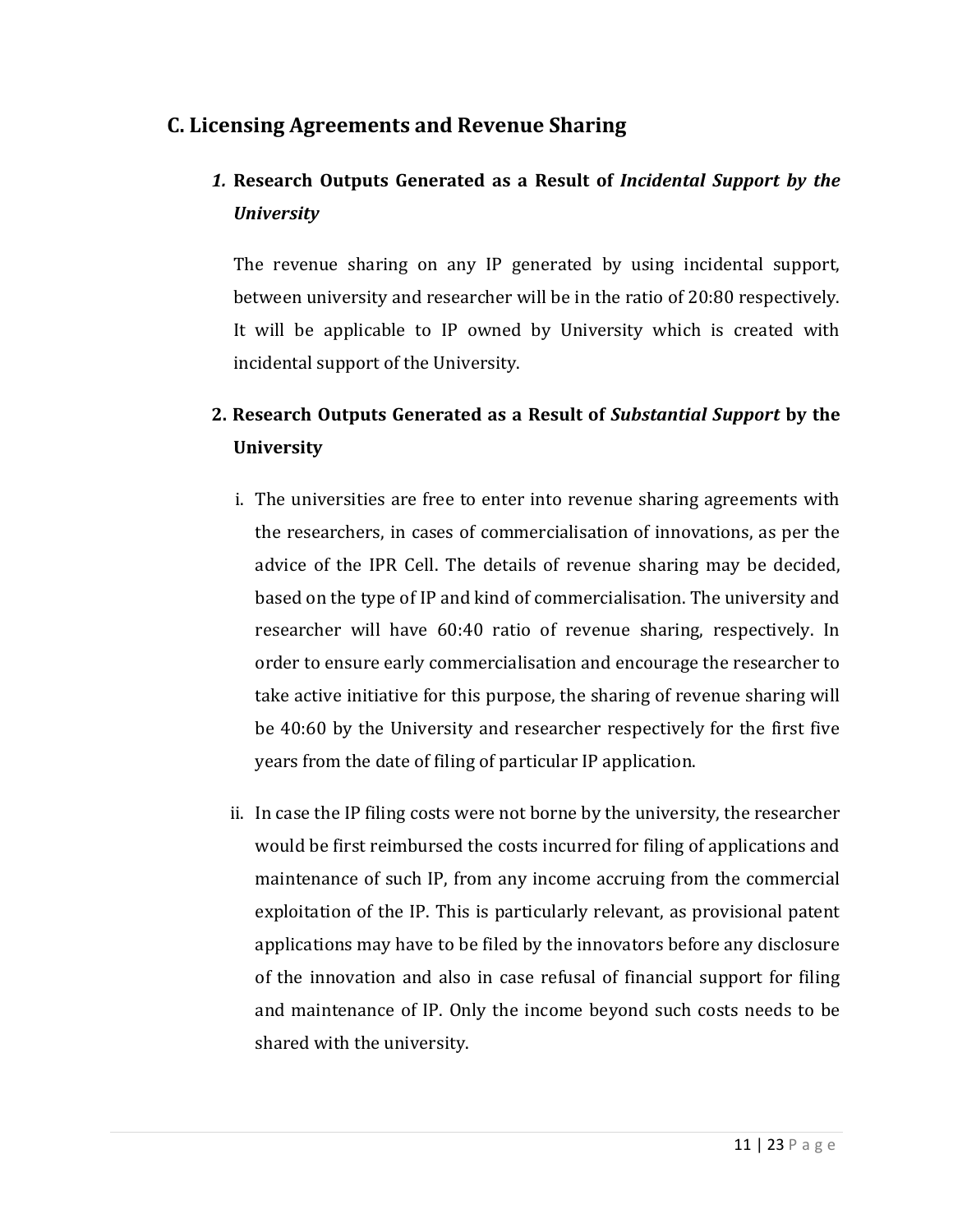- iii. The researcher's share may continue to be paid, irrespective of whether or not the individual continues as a researcher at the university.
- iv. If more than one researcher is involved in the generation of IP, all the researchers who qualify for benefit sharing in that IP may sign at the time of filing the application (for example, at the time of filing of patent application), an agreement outlining the proposed distribution of any IPrelated earnings based on their contribution. The agreement should specify the proportional percentage of distribution of earnings from IP to each of the researchers. The researcher(s) may, at any time, by mutual consent, revise the distribution of IP earnings agreement, and the university may approve the revised agreement, subject to the advice of the IPR Cell.
- v. With regard to the IP-related revenues earned by the university, 50% of the revenue may be used for creating the University's IP management fund. This fund may be utilized for any activity relating to commercialisation and maintenance of IPRs or obtaining IPRs in any other country, or for capacity building in the area of IP protection. Further, 10% of the share may be paid to the university as administrative charges and 40% may be made available to the department concerned for the purchase of equipment or materials or for any other academic/research activity, including promotion of science and innovation.

#### **3. Research Outputs Generated as a Result of** *Substantial Support* **from External Partners**

i. The revenue sharing on any IP generated from a partnership between the university and external partners may be based on the agreement signed between the university and the external partner at the beginning of such collaborations. In absence of any prior agreement on revenue sharing,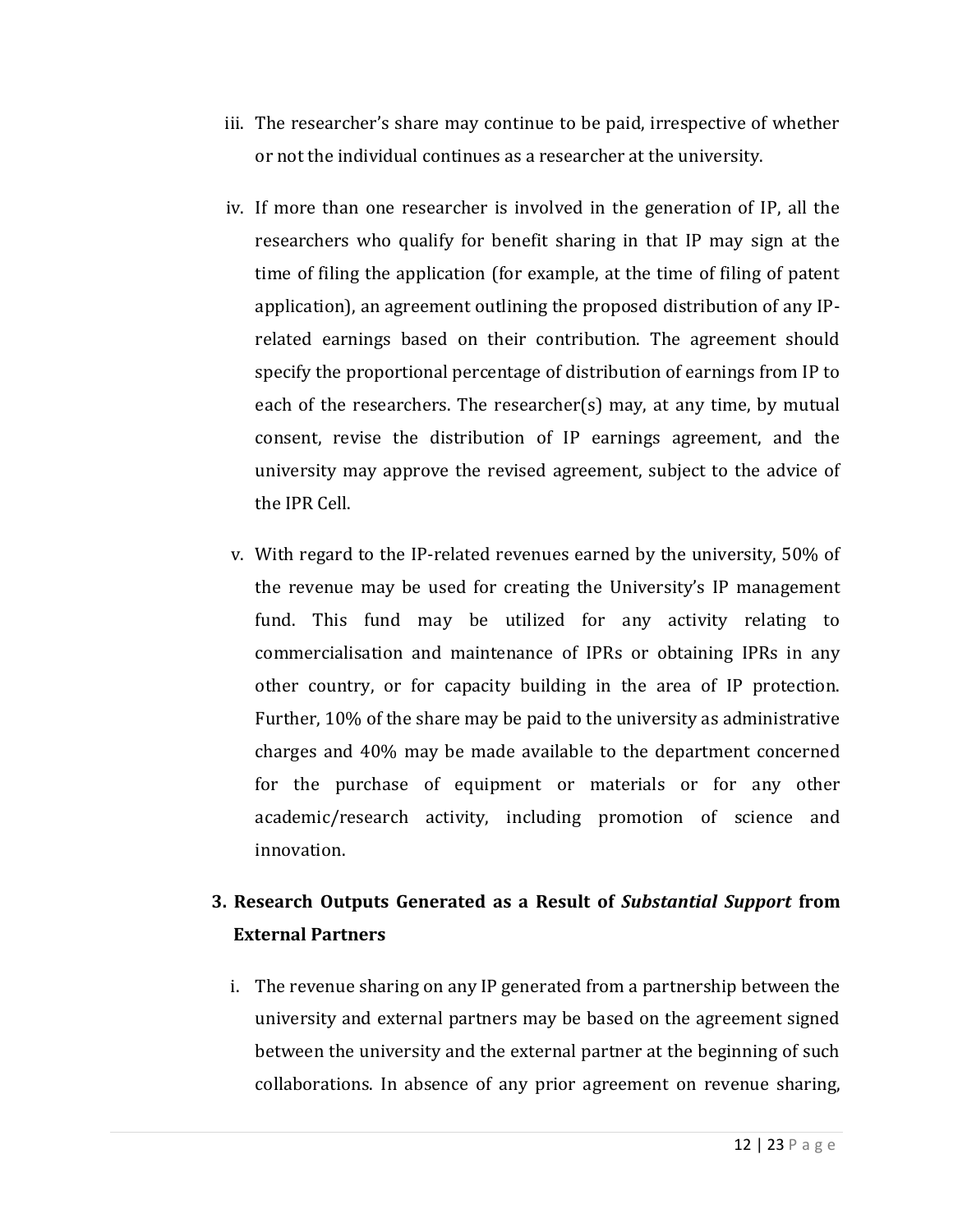University and External partner shall hold discussion and resolve revenue- sharing issue in line with proportional contribution in generating and protecting IP, ownership of IP and allocation of rights as per clause VI

**ii.** In circumstances wherein the assignee or the licensee has not taken adequate steps for the commercialisation of the university-owned intellectual property, the university should consider revocation of the license and assign it to another party. For this, insertion of an appropriate clause in the initial license agreement between the University and the licensee about transfer and/or commercialisation of technology would be desirable.

#### **D. Limitation of liability**

All commercialisation agreements shall clearly mention that the university and its researchers are protected and indemnified from all liability arising from development and commercialisation of the IP.

## **VI. Sharing of Costs with regard to IP Protection**

With regard to the costs involved in IP protection, the following is recommended:

- A. The expenses involved in obtaining and maintaining IP protection may be shared between the parties, depending on who owns the IP. If the university is the sole owner of IP, the costs of IP protection shall be borne by the university.
	- i. In case the university refuses to incur expenditure in protecting IP, inventor will be allowed to file IP applications in the name of the university or in the joint name of researcher and university at their own costs. Under such circumstances, IP filing costs may be recouped as per the provisions relating to benefit sharing as per clause  $V(C)(1)$ .
- B. If the IP ownership is shared with external partners, the costs for IP protection may be shared by both the parties, based on the terms and conditions provided in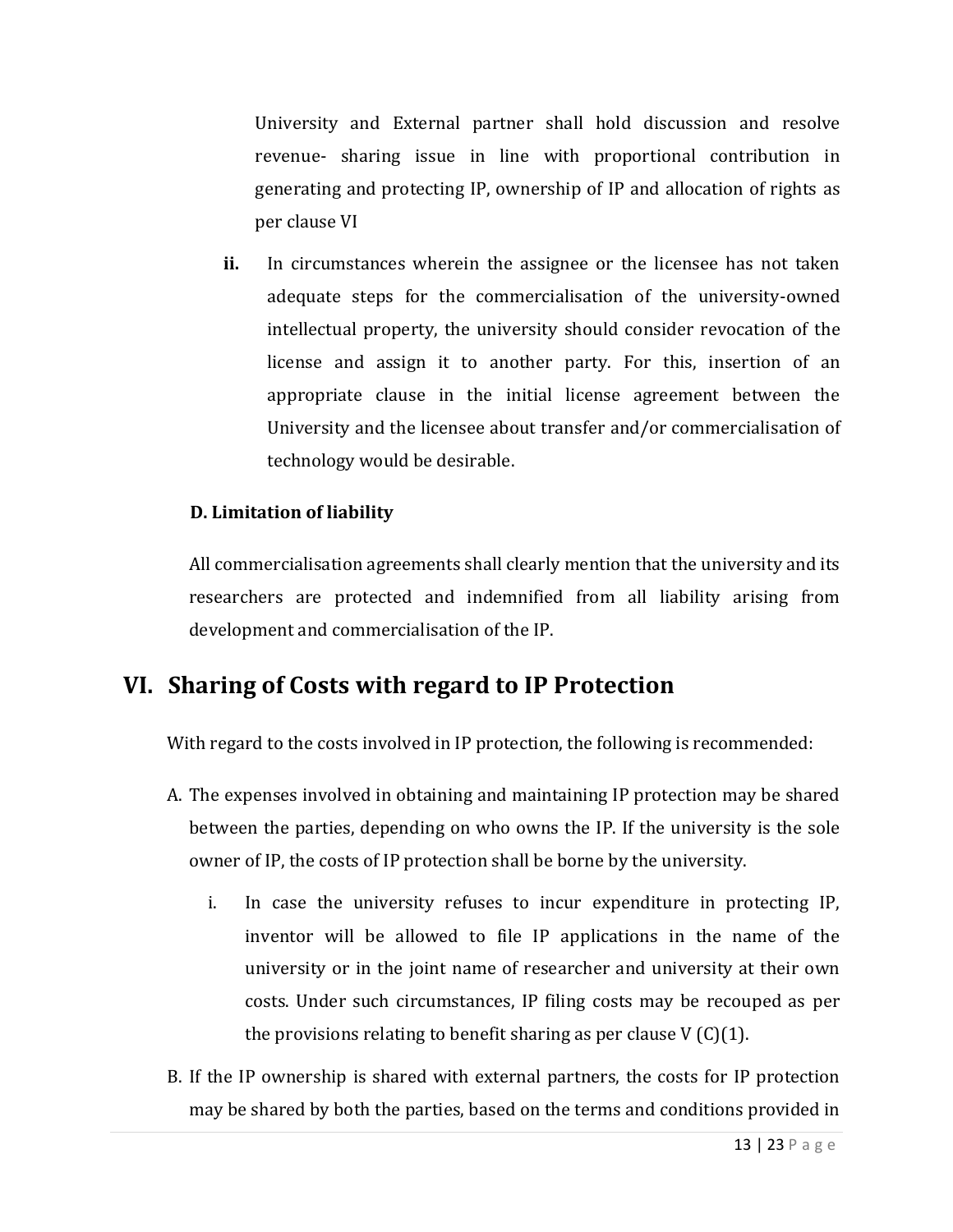the agreement. In absence of such prior arrangement cost shall be shared in proportion to the allocation of rights and benefits.

C. Any costs involved in the transfer of rights/ownership of the university-owned IP will be borne exclusively by the licensee, assignee or person acquiring such rights.

## **VII. Use of University Trademarks**

The University may allow the use of its name and trademarks (it includes name of university, university logo and any other trademark registered by the university) by third parties on following conditions:

- A. They will be used only in public interest;
- B. They will be used:
	- 1. in a responsible manner to create a product/process conforming to environmental safety and good manufacturing practices promoted by the Government of India and its regulatory bodies;
	- 2. in promoting truthful claims and information, *i.e.* not for misleading the society or users;
	- 3. without any liability on the university in case of misuse of trademark(s) or accidental damage accruing due to use of trademark(s).

## **VIII. Sharing of IP Rights by the University**

Subject to any associated agreements, as well as the conditions mentioned above, the University may allow researchers to be joint applicant in all IP protected by researchers at their cost if the University decides not to pursue the protection of IP within a period of nine months of sufficient disclosure by the researcher to the University. The University shall make all efforts to convey to the researcher the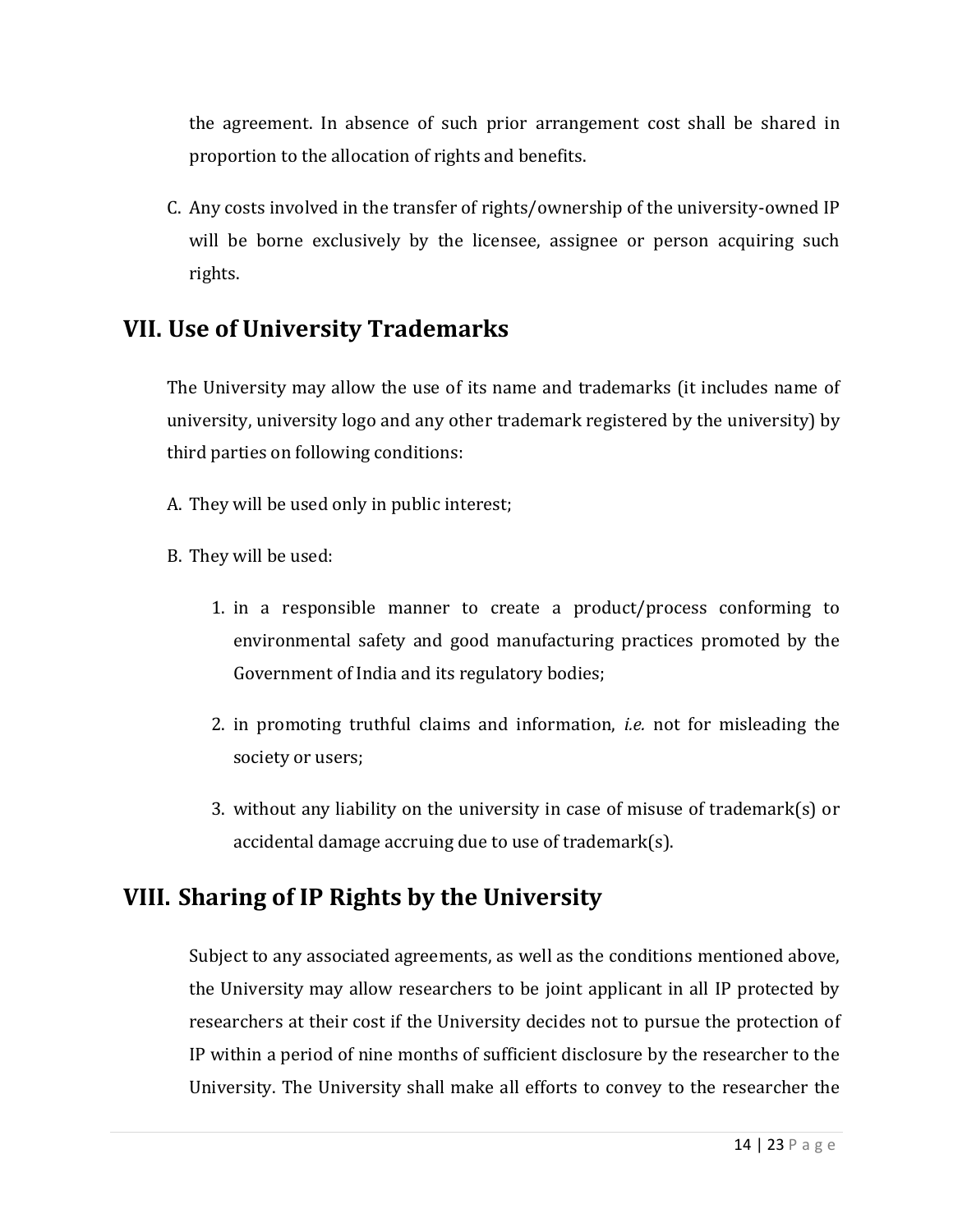decision to pursue or not to pursue protection of IP, within a period of six months of sufficient disclosure by the researcher to the University, and the University shall cooperate with researcher in executing all relevant documents required in the process of filing, prosecution and maintenance of IP by researcher(s) at his/her/their own cost.

'Sufficient disclosure' means providing a detailed description of features essential for carrying out the invention, in order to render it apparent how to put the invention into practice to a person skilled in the art.

## **IX. Limitation of IP Rights with regard to Certain Activities**

#### **A. Reservation of rights with regard to depositing of materials in repositories created by the University or the government**

The university shall retain the right to submit and share soft copies of all undergraduate/postgraduate/research related works (including, but not limited to projects/ dissertations/ theses) through any digital repository created by the University or the Government or any other regulatory body, including "Shodhganga e-repository". In cases where the invention is patentable in nature, the researcher as well as the University may take necessary steps for filing patent application before submission of such research work such as dissertation, thesis etc. in the repository.

## **X. Dealing with IP Rights Owned by Third Parties**

#### **A.Use of Technology Protected by IPRs like Patents and Designs**

It is possible that researchers may have to use diverse technology/ design/ software, as part of their research. Under all such circumstances, due care and attention must be given for not infringing the IP rights of third parties. Some of the licenses may have restrictions with regard to kind of usages permitted. It is important to ensure that due permissions are taken from IP owners before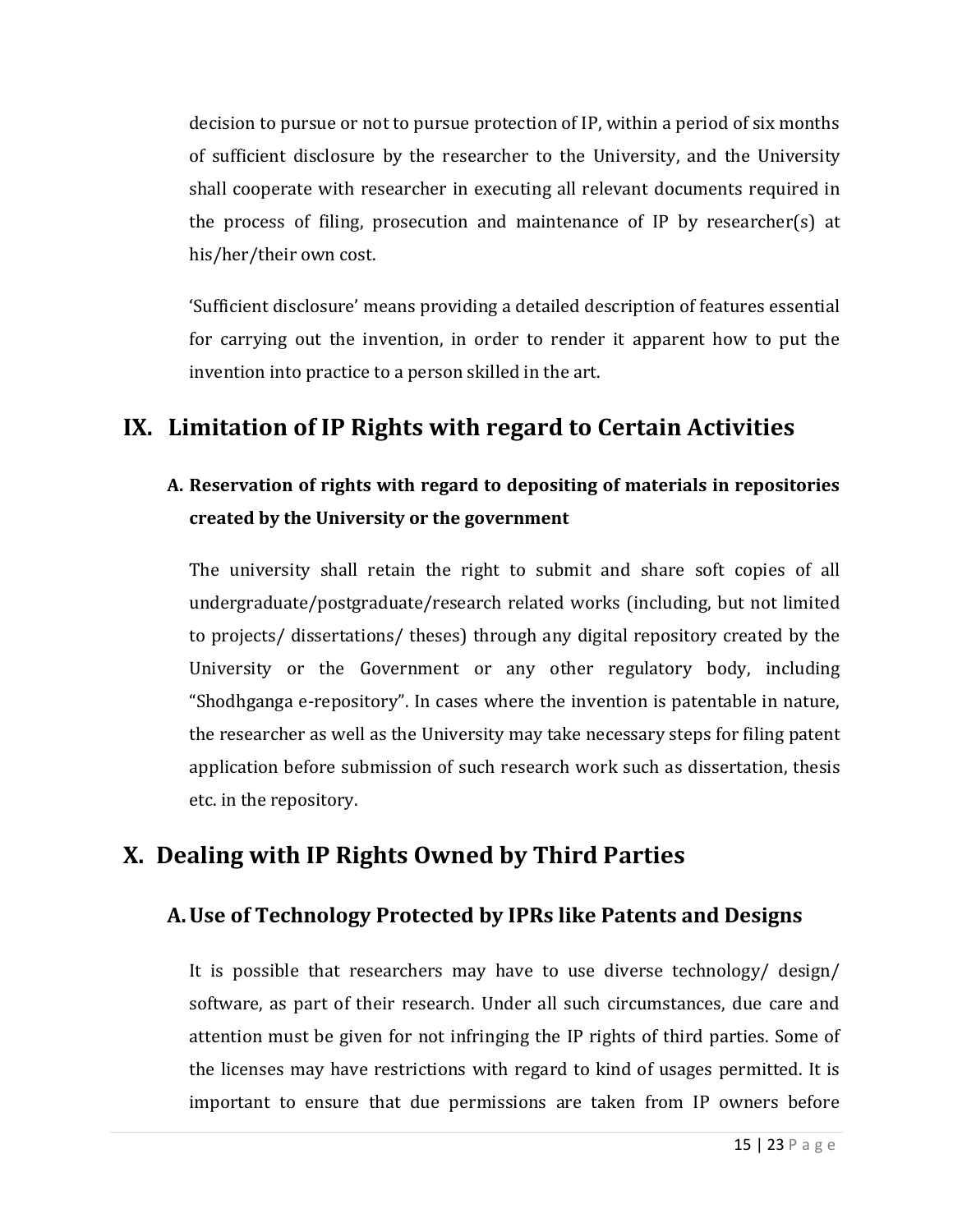engaging in any use which goes beyond the terms of license or as permitted under the relevant statute(s) in India.

#### **B.Use of Copyrighted Material**

Whenever researchers use copyrighted material for teaching or research purposes, it needs to be ensured that the use is with permission from copyright holders or is within the boundaries of exceptions provided under Indian copyright law. The scope of different educational use-related exceptions under Indian copyright law have been interpreted by different courts in India. However, it needs to be highlighted that it is the duty of the researchers to ensure that they do not violate the copyrights and that the concerned use is within the ambit of exceptions provided under copyright law. The universities shall follow the guidelines of the university/ gazette notifications from time to time.

- 1. The university shall create an Institutional Repository and a link to the repository may be provided on their official website. The repository shall include dissertations, theses, papers, publications, and other in-house publications. In the absence of an institutional repository, the researchers may submit such works in other open repositories in the relevant subject area.
- 2. The researchers shall be encouraged to license their works under an open license so that other researchers can also use the research outputs by providing appropriate attribution to the researchers.

## **XI. Promotion of the Use of Free and Open-Source Software (FOSS)**

The use of Free and Open-Source Software (FOSS) can help in furthering the software-related skills of students and researchers. Wide adoption of FOSS would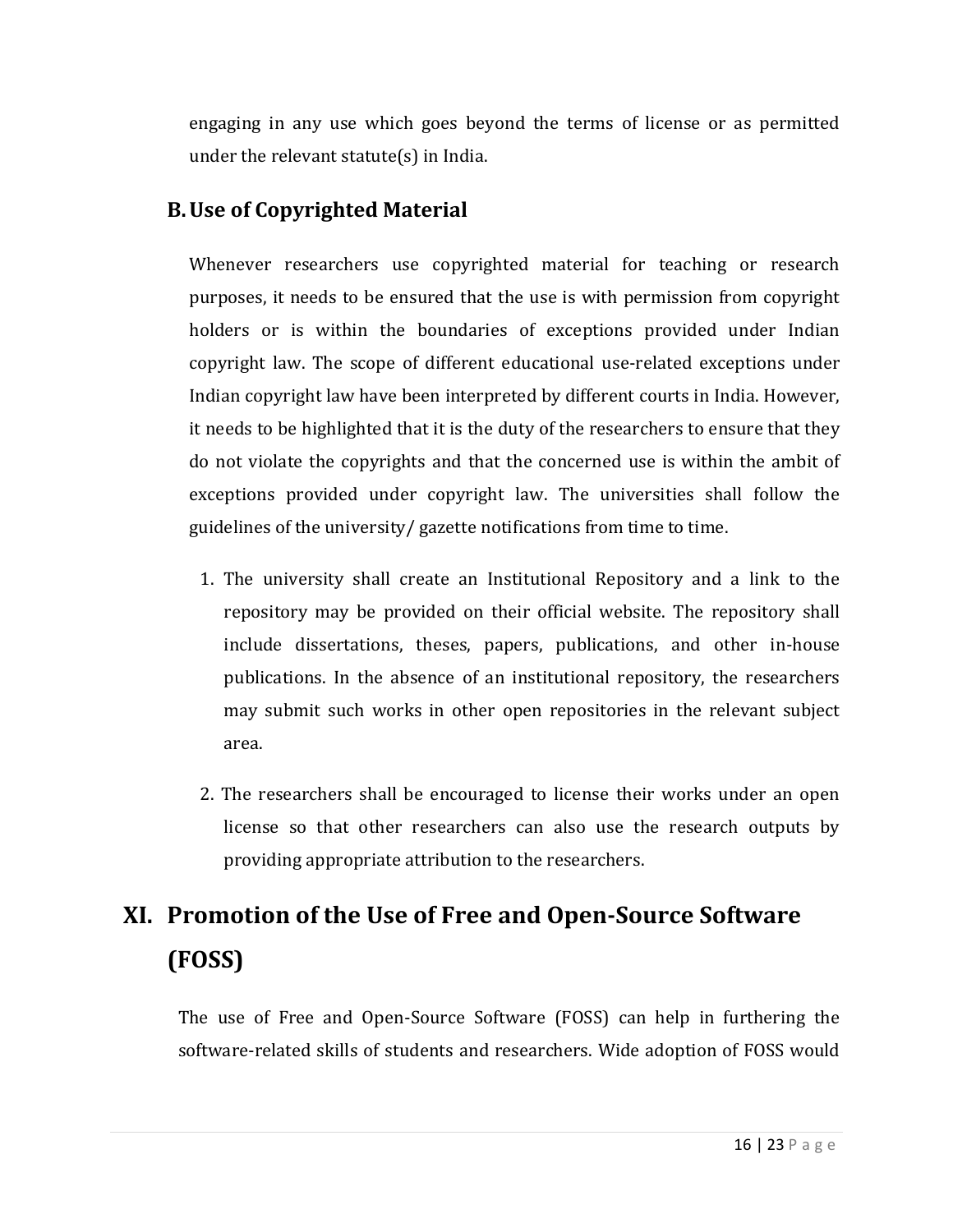also improve the quality of software and lower the long-term costs of research in the universities. Hence the university shall:

- A. actively promote the use of FOSS among researchers, along with adoption of open standards;
- B. regularly organize training programmes in FOSS for researchers;
- C. license University owned software under open licenses; and
- D. as far as possible, use FOSS for all official purposes.

## **XII. Other Related Issues**

#### **A.Conflict of Interest**

The researcher(s) are required to disclose any conflict of interest or potential conflict of interest with regard to potential licensing of technologies. If the researcher(s) and/or their immediate family members have a stake in the Licensee Company or potential licensee company, they are obliged to disclose the details in writing to the Chairperson/Coordinator of IPR Cell. However, mere ownership of stakes by researcher(s) and/ or their immediate family members in the Licensee Company or potential licensee company shall not be a ground of rejection of licensing. The IPR Cell may take the final decision on the licensing, based on an all overall assessment of relevant factors.

## **B.Policy Related to Transfer of Biological Resource and Associated Knowledge**

Any transfer of biological resources shall be in strict compliance with the provisions of Government of India's Biodiversity Act 2002, including the amendments in future. While processing application filed for grant of patent, researchers shall parallelly process their request for permission from National Biodiversity Authority.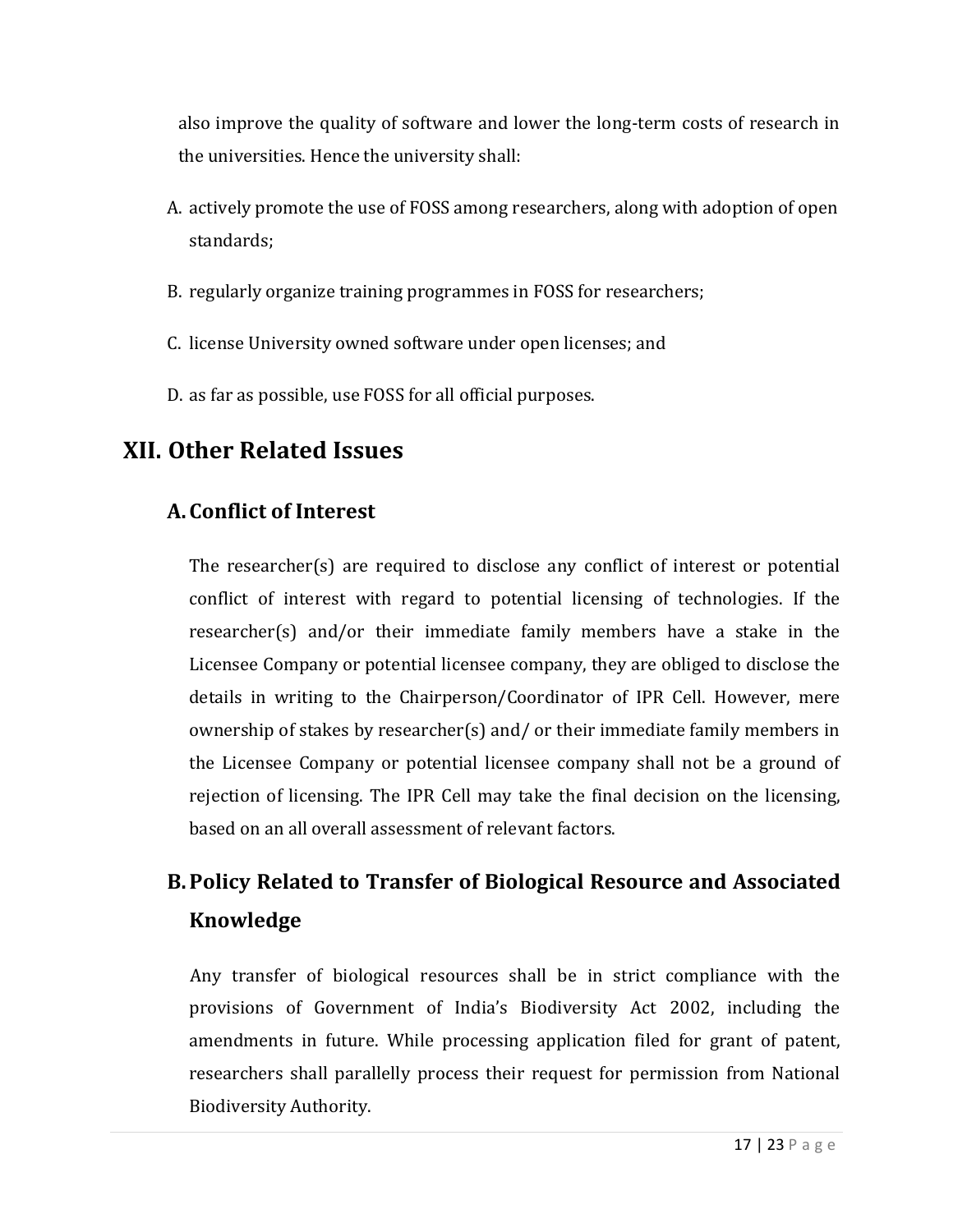## **XIII. Organisational Measures for IP Protection**

## **A.IPR Cell: Administrative Set-up**

The IPR Cell will have a team of individuals having defined roles. The constitution of the IPR Cell maybe as follows:

| 1. | the<br>Vice<br>Chairperson<br>(T <sub>0</sub> )<br>be<br>nominated<br>by  |
|----|---------------------------------------------------------------------------|
|    | Chancellor/Director/Director-General/Principal)                           |
| 2. | Member Coordinator                                                        |
| 3. | Members - at least one faculty member each from Basic Sciences,           |
|    | Engineering, Humanities, and Social Sciences                              |
| 4. | Two IP experts as members – one IP expert from management faculty         |
|    | and one IP expert from law faculty. In case of non-availability of expert |
|    | faculty members from management and law faculties, external               |
|    | members with relevant IP expertise may be appointed as IP experts.        |
| 5. | <b>University Finance Officer</b>                                         |
| 6. | Two research scholars (preferably from engineering and science            |
|    | stream)                                                                   |

The tenure of the members of the IPR Cell shall ordinarily be three years and since the activities of the cell demand expertise in the area of IP, the tenure of members may be renewed by the Vice-Chancellor, before the end of the term of their appointments, based on their performance in the IPR Cell. The IPR Cell will have the overall responsibility of guiding the university administration on all decisive issues relating to this IPR Policy and any other relevant matters relating to IP generated within the university.

#### **B.Roles and Responsibilities of the IPR Cell**

1. IPR Cell shall be responsible for overseeing the implementation of all recommendations and decisions pertaining to IP management in the university.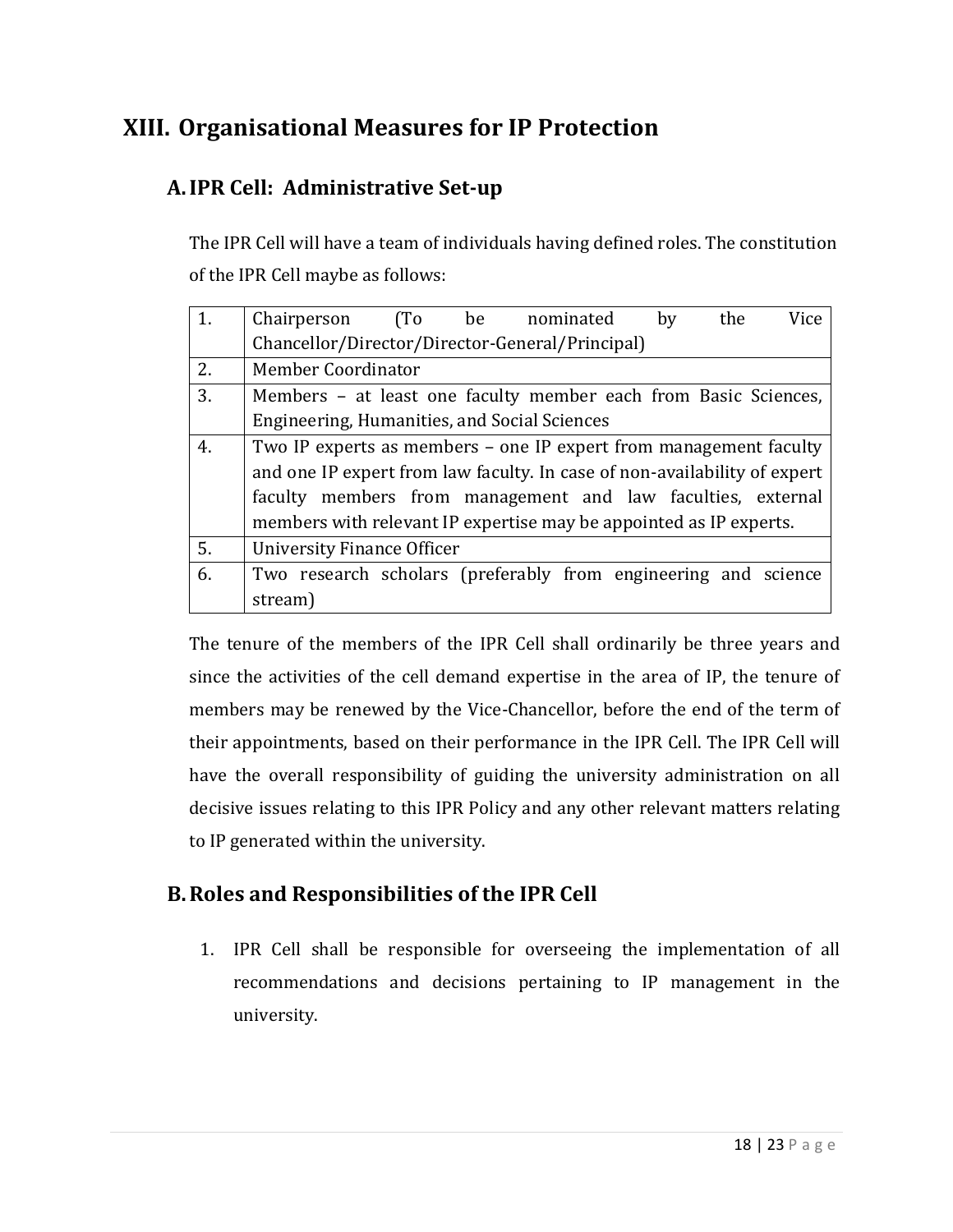- 2. IPR Cell shall maintain all confidentiality related obligations. All the members, including the Chairperson, shall sign a non-disclosure agreement with the university.
- 3. IPR Cell shall be the responsible authority for guiding the university with regard to entering into agreements such as memoranda of understanding (MoU), confidential disclosure agreements (CDA), material transfer agreements (MTA), and IP licensing agreements.
- 4. IPR Cell may suggest changes in the IPR Policy or new policies as and when deemed necessary. This can happen with changes in governmental policies or national and international developments such as new treaties or legal judgments.
- 5. Screening of all requests for patent applications shall be done by the IPR Cell.
- 6. IPR Cell will support the university and the researchers for negotiating technology transfer and benefit-sharing agreements.
- 7. In cases where in a researcher wants to use university owned IP for creating a start-up, the researcher may place a request before the IPR Cell, and after taking into consideration all the relevant aspects, the IPR Cell may recommend the university to allow the researcher to use the IP. The IPR Cell may also put forward its recommendations on the extent to which the researcher can use the university owned trademarks with regard to the activities of that start-up.
- 8. Whenever required, the IPR Cell shall clarify to the researchers and the university whether the research in question can be considered as research with *incidental support* of university, research with *substantial support* of the university, and/ or research with *substantial support* of external partners.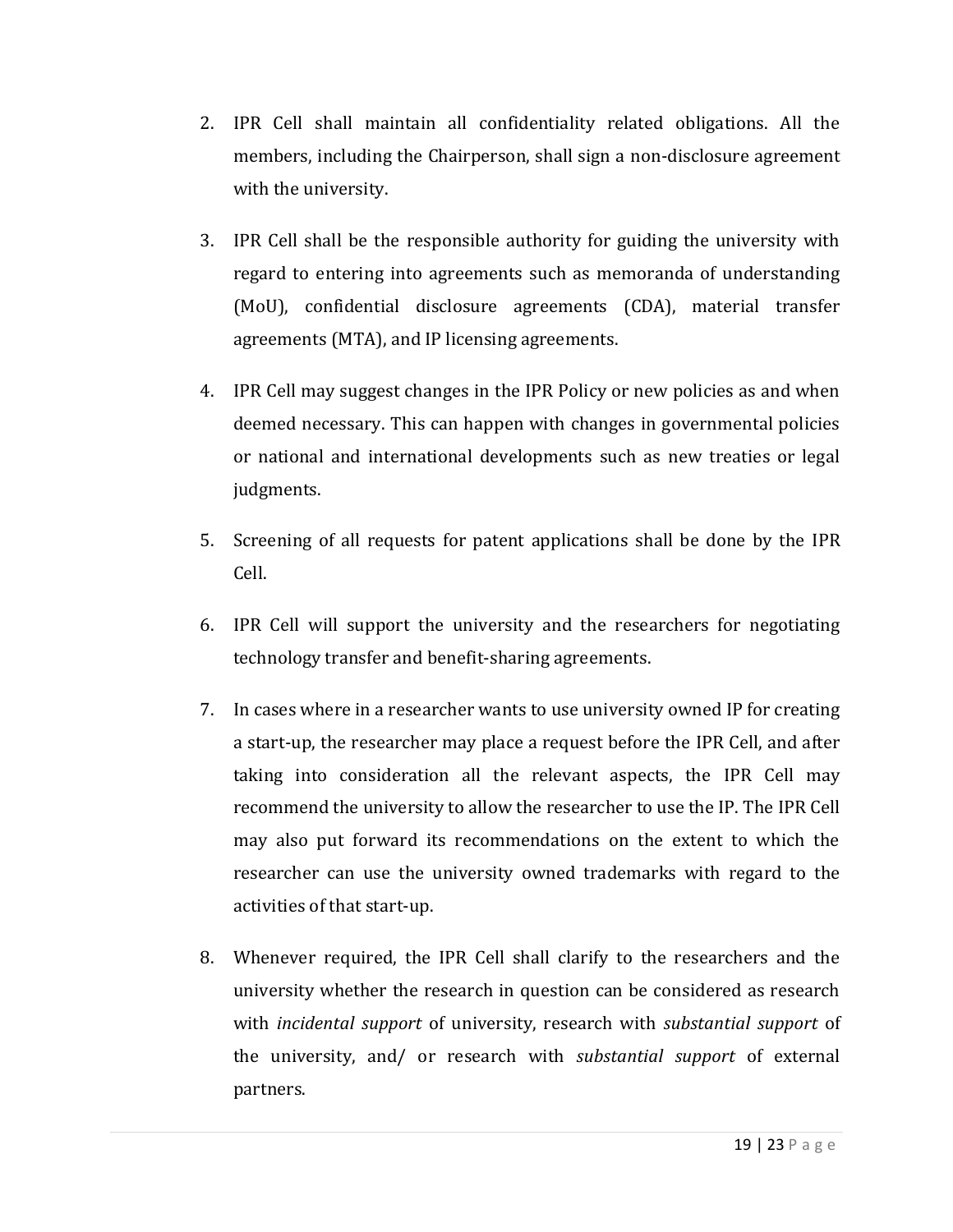- 9. IPR Cell will help in creating awareness about different open initiatives like open access, open data, and open source software and help the university and researchers comply with the open access mandates of the government/ funding agencies/ university.
- 10. IPR Cell will keep proper records of all IP applications from the university.
- 11. While replying to applications under the Right to Information Act 2005 ("RTI Act"), IPR Cell may ensure that the novelty of the innovations (for the purpose of patent protection) shall not be defeated. The relevant provisions of the RTI Act may be consulted in this regard.
- 12. In cases of allegations of infringements of IPRs by any researcher of the university or any third party, the university may refer the matter to IPR Cell and seek its opinion on appropriate course of action.
- 13. In cases wherein any third party infringes upon the IPRs of university, the university may seek the opinion of IPR Cell on the appropriate action to be taken and the IPR Cell may make recommendations to the Vice Chancellor for any legal course of action.
- 14. The IPR Cell may conduct periodic audit of university IP.

## **C. IP Protection through IPR Cells: Implementation Process**

1. Once IPR Cell receives a proposal from a researcher, the IPR Cell may initiate the process IP protection. In cases of all forms of IP protection, the IPR Cell may screen the applications as expeditiously as possible and provide necessary support for shortlisted applications to get necessary IP protection. In case of patent applications, the IPR Cell may take inputs from subject experts as well as legal experts where it is absolutely essential and cannot be assessed jointly by inventors and IPR Cell, such inputs to be taken after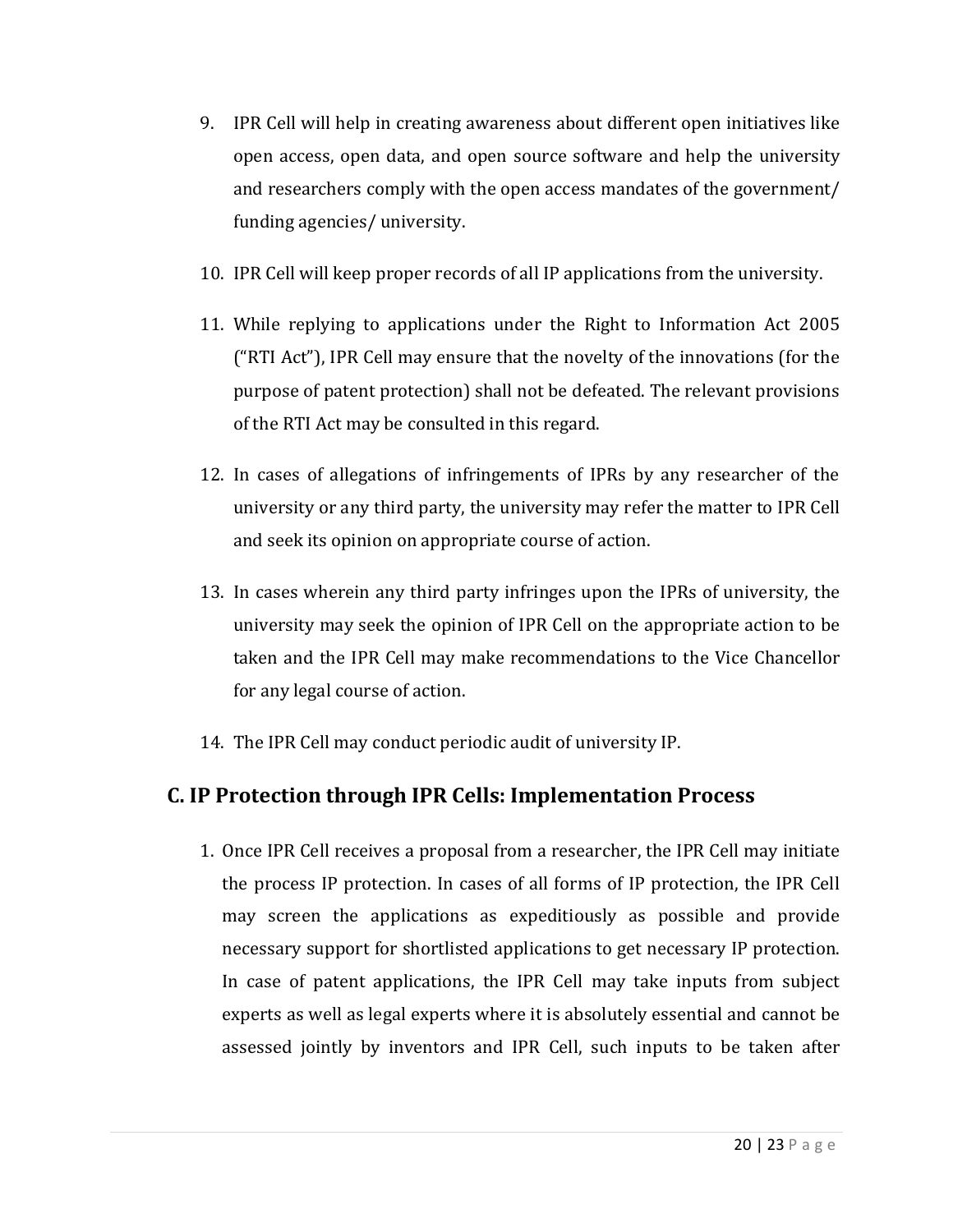appropriate Non-Disclosure Agreement (NDA) between university and the expert, from within or outside the University, during the screening process.

- 2. IPR Cell Wherever necessary, the IPR Cell may forward the application to PIC, DST, Government of Rajasthan, for more inputs and support.
- 3. If an innovation is recommended by the IPR Cell for patent protection, IPR Cell may forward the details to TISC, PIC, DST, Government of Rajasthan for patent filing through PFC-TIFAC, DST, Government of India.
- 4. In cases of urgency, the IPR Cell may also file patent applications through alternative means, *i.e.*, private patent agent/attorneys. All the expenses in this regard maybe met out of the IPR Cell budget or the budget of the relevant research project, depending on availability of funds.
- 5. In cases of joint patent applications of the university with the funding agency, the costs of filing shall be shared between the joint applicants and IPR Cell may facilitate the filing of applications, as per the agreement between the parties. However, if the funding body does not want to file the patent application through the University IPR Cell, the funding body will be required to bear the entire expenses towards joint patent application and prosecution.
- 6. The IPR Cell shall always ensure that the IP protection measures it suggests are not in conflict with the open access/ open data policies of the university/ government and it shall take due measures to help the researchers comply with such policies.
- 7. The IPR Cell shall undertake due measures for creating awareness about different open initiatives like open access, open data, and open source software, through different channels including awareness and training programmes.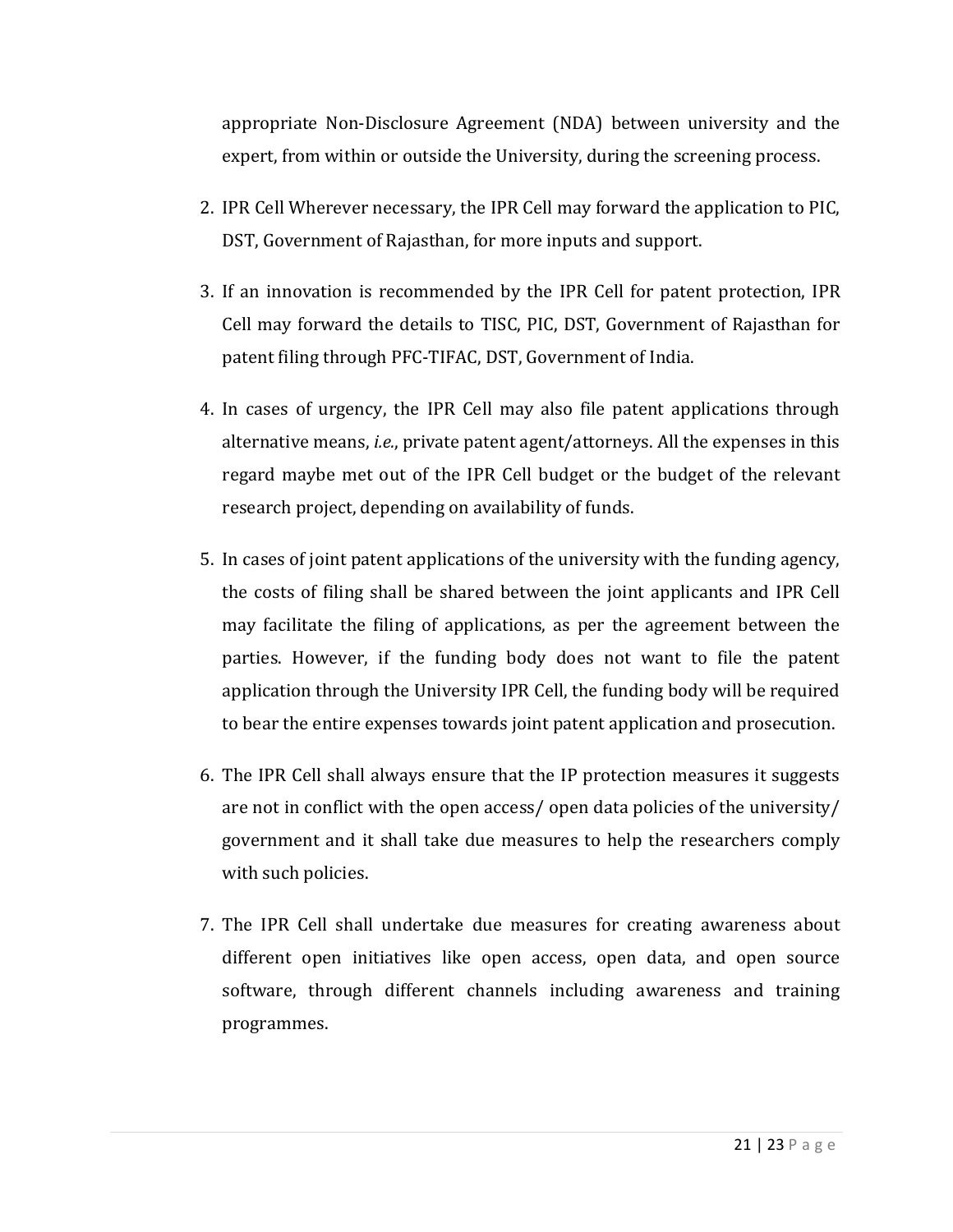- 8. Decisions with regard to maintenance of IP will be based on the guidelines evolved by the IPR Cell and it shall be based on the need and potential of the IP.
- 9. The IP protection abroad will be evaluated by a high powered committee chaired by the Vice-Chancellor or his/ her nominee. This committee may consist of the Registrar, Head of the Finance Section, Chairperson of the IPR Cell, two members of the IPR Cell, and two external experts.

#### **D. IPR Cell: Appeal Procedure with regard to Decisions of the IPR Cell**

In case of any grievances regarding any of the decisions taken by the IPR Cell, including, but not limited to, ownership of IP, processing of proposals, procedures adopted for implementation of IPR Policy, any aggrieved person may file an appeal to the Vice-Chancellor of the university and the decision taken by her/ him shall be final.

## **XIV. Applicability**

This IPR Policy will be applicable to universities, its constituent colleges, regional and satellite campuses or any activity under the direct control of the university administration. Mere affiliation for examination purposes will not make it obligatory on part of colleges to comply with this IPR Policy, however they are encouraged to use it as a model IPR Policy when framing their own guidelines in this respect. While it is not mandatory for affiliated colleges to follow this IPR Policy, they are also encouraged to adopt the principles suggested in this policy, wherever applicable.